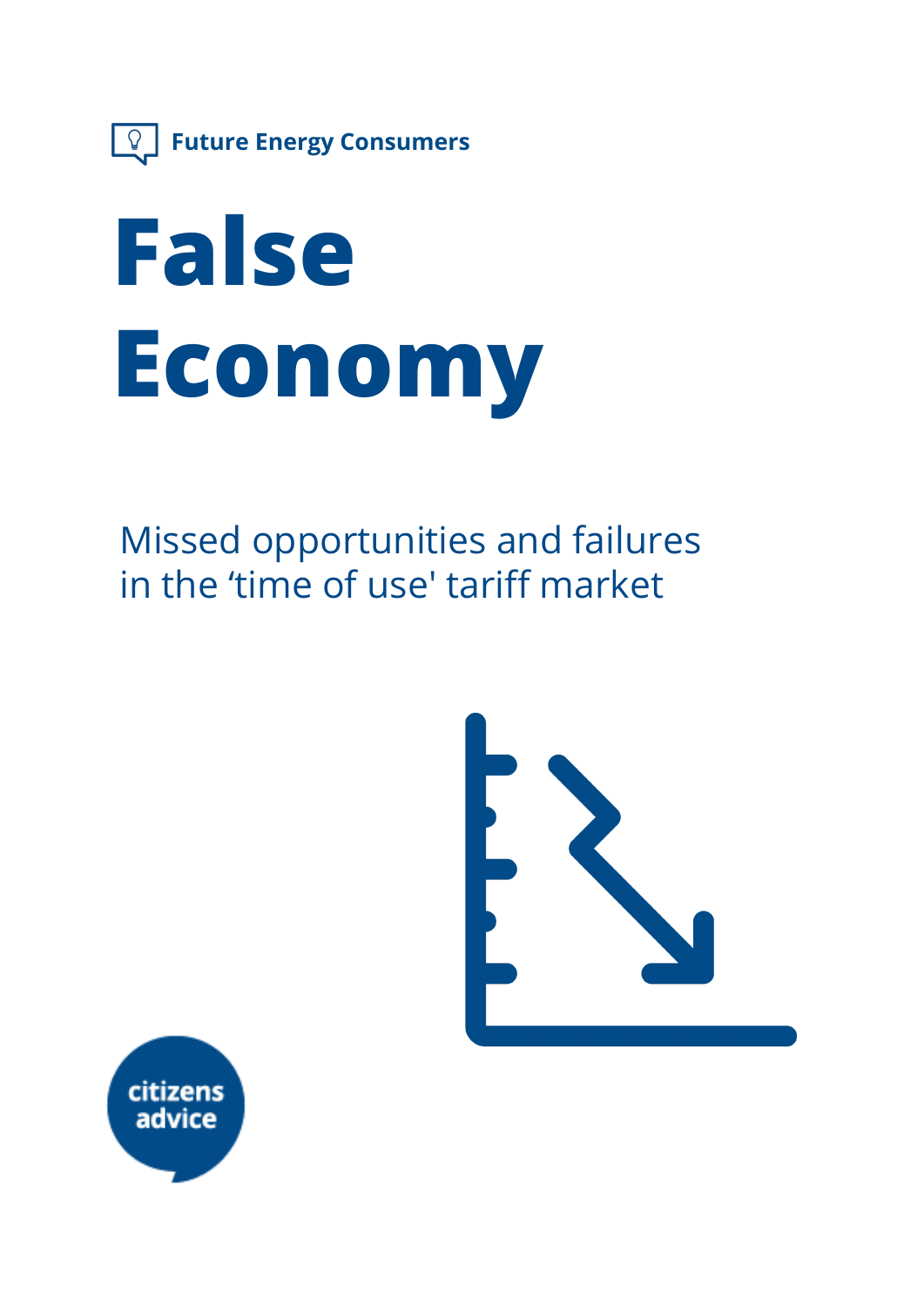

### **Contents**

| Summary                                                                            | 3  |
|------------------------------------------------------------------------------------|----|
| Introduction                                                                       | 3  |
| <b>Recommendations</b>                                                             | 6  |
| Methodology                                                                        | 7  |
| Are LToU consumers able to benefit from their tariff<br>and metering arrangements? | 8  |
| LToU consumers face additional barriers to<br>switching                            | 11 |
| Dynamic Teleswitching customers face additional<br>challenges                      | 14 |
| LToU consumers' views on smart meters                                              | 16 |
| What our consumer service evidence tells us                                        | 18 |
| Conclusions                                                                        | 20 |



### $\boxed{\mathbb{Q}}$  Future Energy Consumers

This work programme explores how consumers might use energy products and services in future, and how markets and regulation need to change to meet their needs.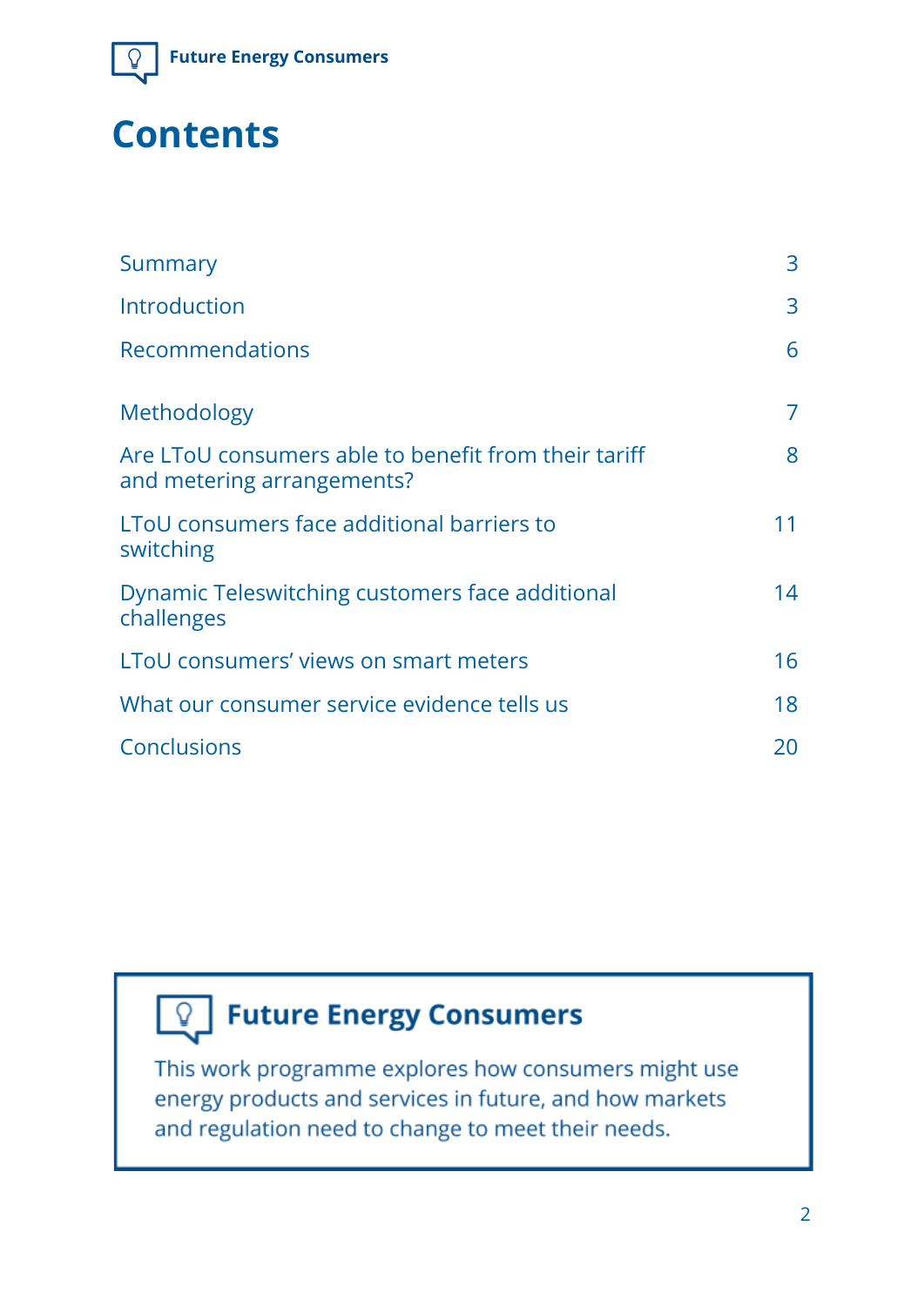### **Summary**

Time of use (ToU) tariffs are back on the radars of energy policy makers because of the smart meter rollout and the opportunity it presents. But these tariffs aren't new. Customers on Economy 7 and restricted meter tariffs have been buying electricity at peak and off peak rates for decades. We refer to these types of tariffs as 'Legacy' Time of Use (LToU) tariffs throughout the report.

Our [previous research](http://webarchive.nationalarchives.gov.uk/20140108141219/http://www.consumerfutures.org.uk/reports/from-devotees-to-the-disengaged-time-of-use-tariffs) into the LToU market found significant evidence of poor consumer experience and detriment. Six years on and we have found no meaningful improvement.

This research highlights areas where suppliers and the regulator, now need to do more to address the longstanding problems we have identified. It also demonstrates that learning lessons from the LToU market could inform better experiences for future consumers in the 'Smart' Time of Use (SToU) market.

# **Introduction**

The UK energy market is changing. New technologies and services are creating opportunities to reduce costs and improve consumer experiences. However, some consumers in more niche segments of the legacy market, continue to struggle with the unintended consequences of yesterday's innovations. There is a risk that these households may be left behind in the move to a smarter, more dynamic market. There is also a risk that we fail to learn the lessons from their poor experiences and so fail to address problems for future consumers.

One such area is ToU tariffs. These are pricing plans that encourage consumers to use electricity at times when it is available more cheaply. In the future, such tariffs could help support a more flexible and sustainable electricity system, but in the past they have solely been used to help networks manage demand at peak times.

With the rollout of smart meters, consumer organisations, Ofgem and the government are anticipating a significant increase in numbers and types of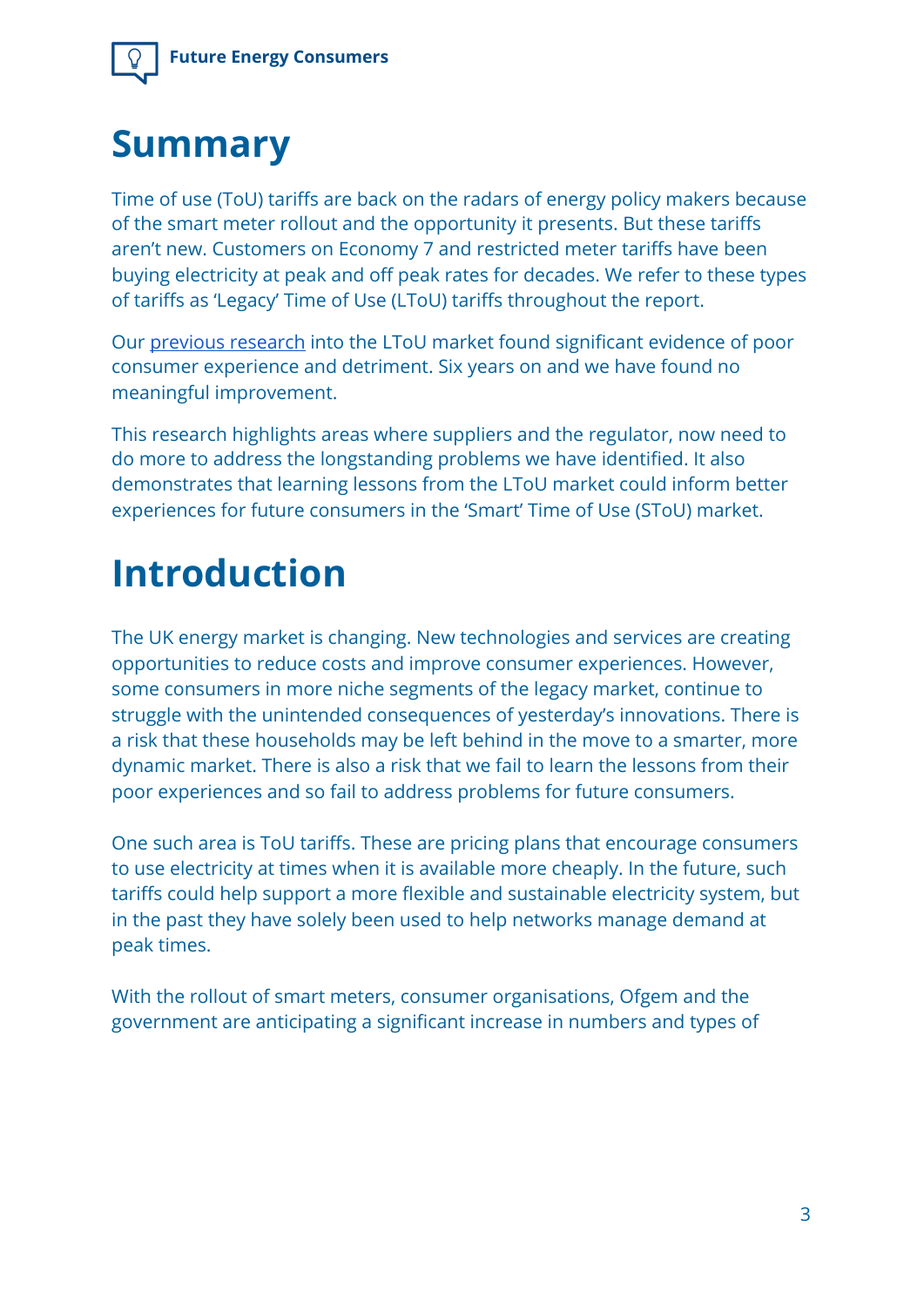

smart Time of Use tariffs. For example, BEIS' analysis<sup>1</sup> assumes a widespread take up of 'static<sup>'2</sup> ToU tariffs during the 2020s. It suggests it may increase from 20% in 2020 by 1% per year to 30% in 2030. These tariffs could play an important role in managing demand, by encouraging consumers to switch their usage away from peak times.

However, older forms of ToU tariffs - such as Economy 7, Economy 10, and Dynamic Teleswitching (DTS) tariffs - have been in use for decades. Whilst the technologies involved are less sophisticated than smart meters, the desired outcomes (shifting demand from peak times), and requirements of consumers (responding to price signals) are essentially the same. In DTS, we also have a less sophisticated example of automated control of energy consumption.

Citizens Advice recently published [research into the value of time of use tariffs](https://www.citizensadvice.org.uk/Global/CitizensAdvice/Energy/Citizens%20Advice%20summary%20of%20the%20value%20of%20time%20of%20use%20tariffs.pdf) to the energy system as whole. We found that consumers are interested in ToU tariffs, but that in properties without electric heating and/or electric vehicles cars the value of ToU tariffs to the system is modest. We also found that real time pricing could provide much more value when combined with automated controls.



<sup>1</sup> Department for Business Energy and Industrial Strategy, Smart Meter Rollout Cost-Benefit Analysis (2016)

[https://www.gov.uk/government/uploads/system/uploads/attachment\\_data/file/567167/OFFSEN](https://www.gov.uk/government/uploads/system/uploads/attachment_data/file/567167/OFFSEN_2016_smart_meters_cost-benefit-update_Part_I_FINAL_VERSION.PDF) 2016 smart\_meters\_cost-benefit-update\_Part\_I\_FINAL\_VERSION.PDF

 $^2$  i.e. ToU tariffs which are fixed, as opposed to more sophisticated dynamic ToU tariffs expected to emerge in future. This distinction is not relevant to this research.

<sup>&</sup>lt;sup>3</sup> Static ToU - Static time of use tariff; CPP - Critical peak pricing; CPR - Critical peak rebate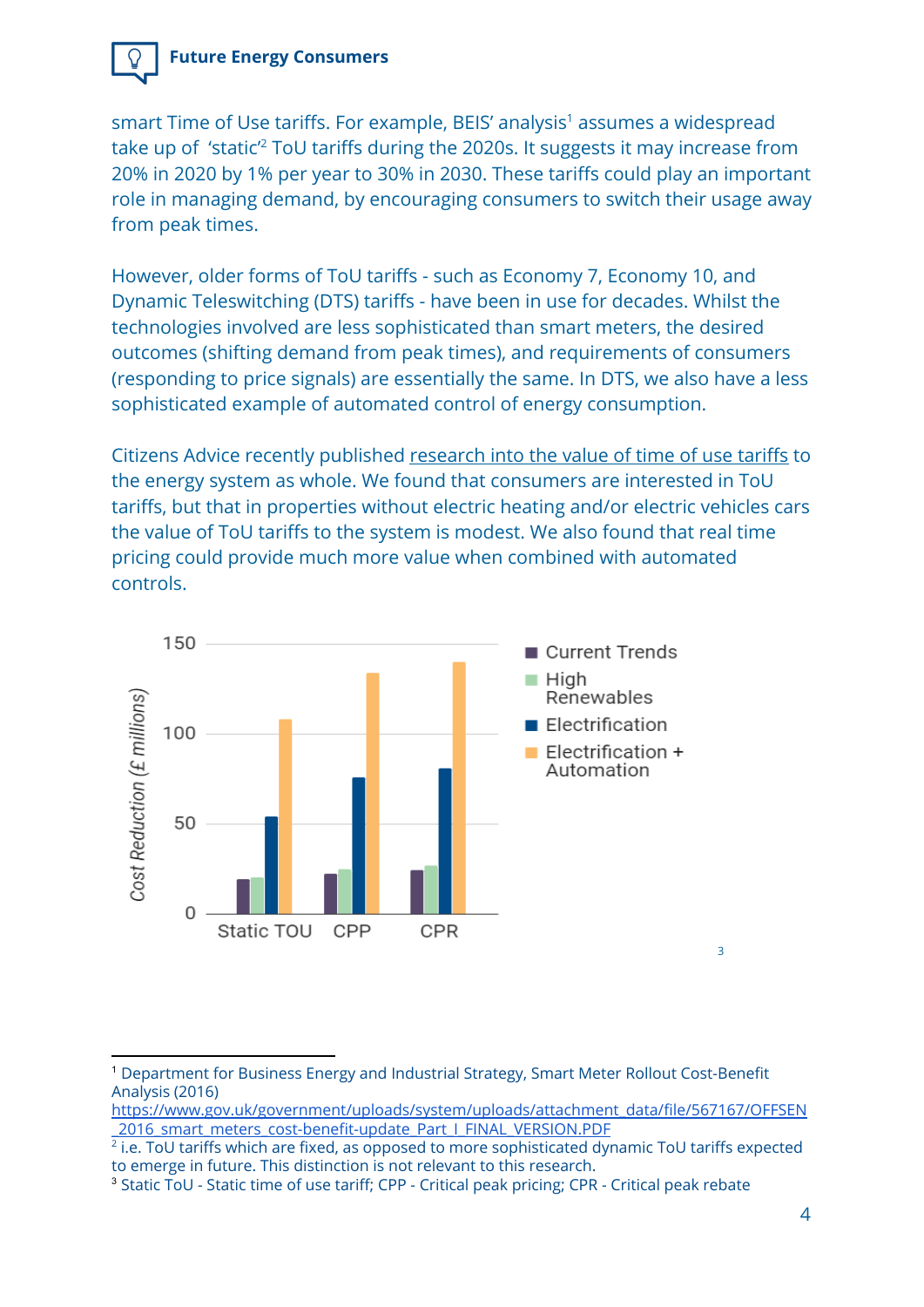

In that research, we concluded that policymakers should continue building the infrastructure to enable ToU tariffs, for example by rolling out smart meters, but not directly encourage consumers to switch to them yet. They should also prioritise simpler ToU tariff designs and give consumers information to make choices that are right for them.

In 2012, our predecessor organisation Consumer Focus published ['From](http://webarchive.nationalarchives.gov.uk/20140108141219/http://www.consumerfutures.org.uk/reports/from-devotees-to-the-disengaged-time-of-use-tariffs) [Devotees to Disengaged'](http://webarchive.nationalarchives.gov.uk/20140108141219/http://www.consumerfutures.org.uk/reports/from-devotees-to-the-disengaged-time-of-use-tariffs), which explored the issues faced by ToU consumers, those using restricted or unconventional meter systems and associated heating systems. We found a number of issues facing this particular segment of energy consumers, including problems with switching, information provision and understanding heating systems.

Opportunities to address the problems we identified, for example in Ofgem's Retail Market Review, were subsequently missed. This review introduced a number of behavioural prompts and changes, none of which were explicitly tailored to the different needs of ToU consumers. One potential positive change was the CMA's remedy introducing the right to switch for restricted meter consumers<sup>4</sup>, which took effect in September 2017.

Six years on, Citizens Advice wants to look at this market again. If SToU tariffs are to be a big part of the future energy retail market, it's important to learn from how well they have or haven't worked for consumers on older ToU tariffs.

Consumers' experience of poor information, and the resulting misunderstandings about their tariff should be a cautionary tale for the smart meter rollout and smart ToU. Smart meters will not deliver benefits to ToU consumers unless the lessons of the legacy market are learned and additional effort is made across industry.

LToU consumers' particular needs, have not been given significant priority in wider market reforms. Despite some efforts by suppliers, we found there had been little real progress on the issue these consumers faced since 2012. There is a real risk that up to 14% of households<sup>5</sup> could be left behind as the market moves on.

<sup>&</sup>lt;sup>4</sup> This included LToU consumers other than those on Economy 7 tariffs - where a choice of tariffs was deemed to be adequately available.

<sup>5</sup> BEIS, 2015, [Variation](https://assets.publishing.service.gov.uk/government/uploads/system/uploads/attachment_data/file/416052/Variation_in_tariff_types_and_energy_bills.pdf) in Tariff types and energy bills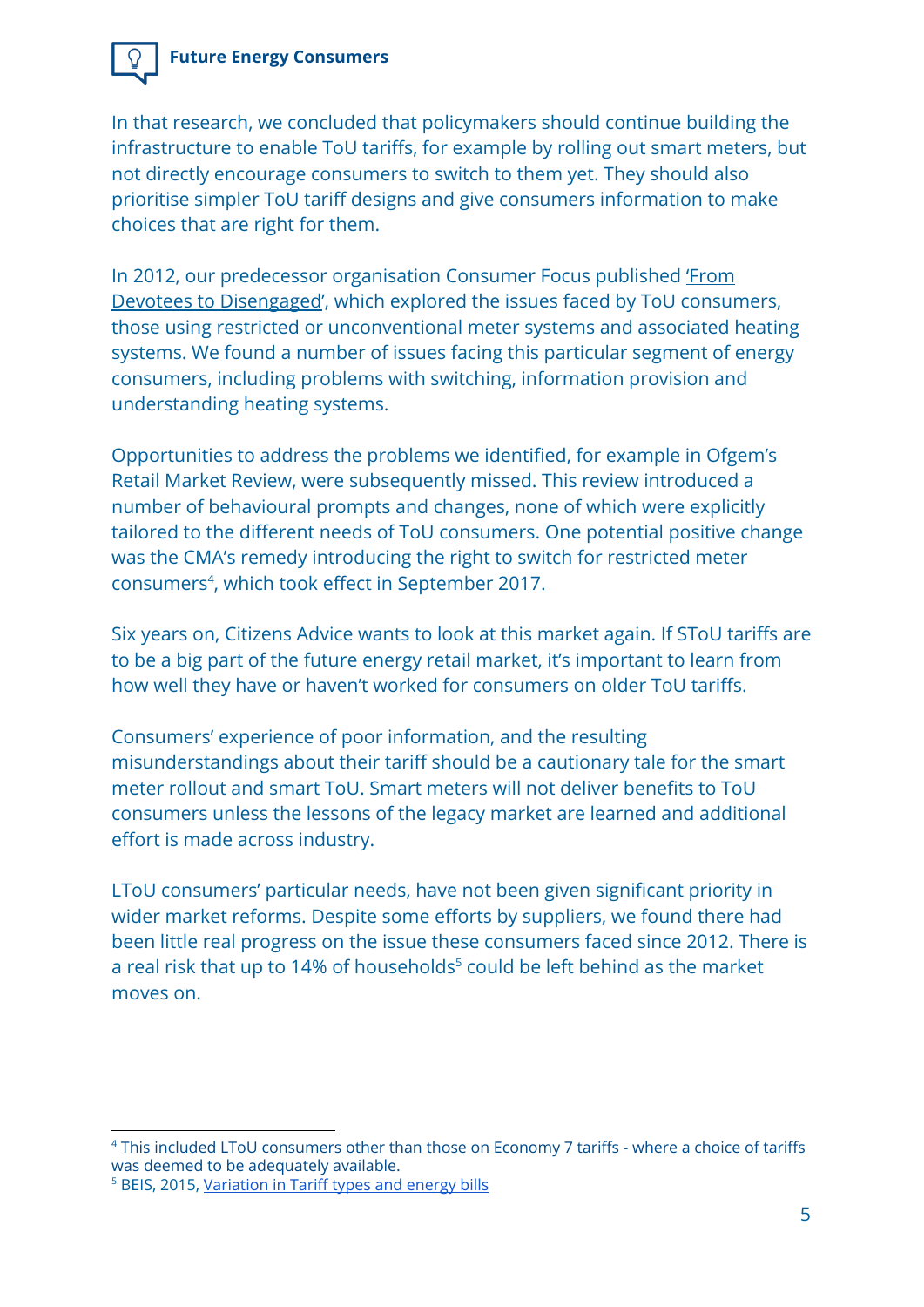

### **Recommendations**

### Suppliers should:

Regularly provide their customers with clear, accessible, and up to date information on peak times and rates

Ensure marketing materials provide clear comparisons between off peak / peak rates and flat rate tariffs



Check to ensure smart meters will work effectively with older heating systems such as storage heaters, before switching customers to smart time of use tariffs



Set out how they will deliver the outcomes required by Ofgem's new principles on consumer communications for legacy Time of Use customers specifically

#### Ofgem should:



Have particular regard to legacy Time of Use consumers in monitoring the impact of the current consumer comms reforms



Work with BEIS to ensure suppliers take a consistent approach to meter replacement, especially in relation to the smart rollout. There should be particular regard to the approach taken for consumers, where there may be costly barriers to having a smart meter installed.

Consider the needs of legacy Time of Use consumers within any future reform of Informed Choices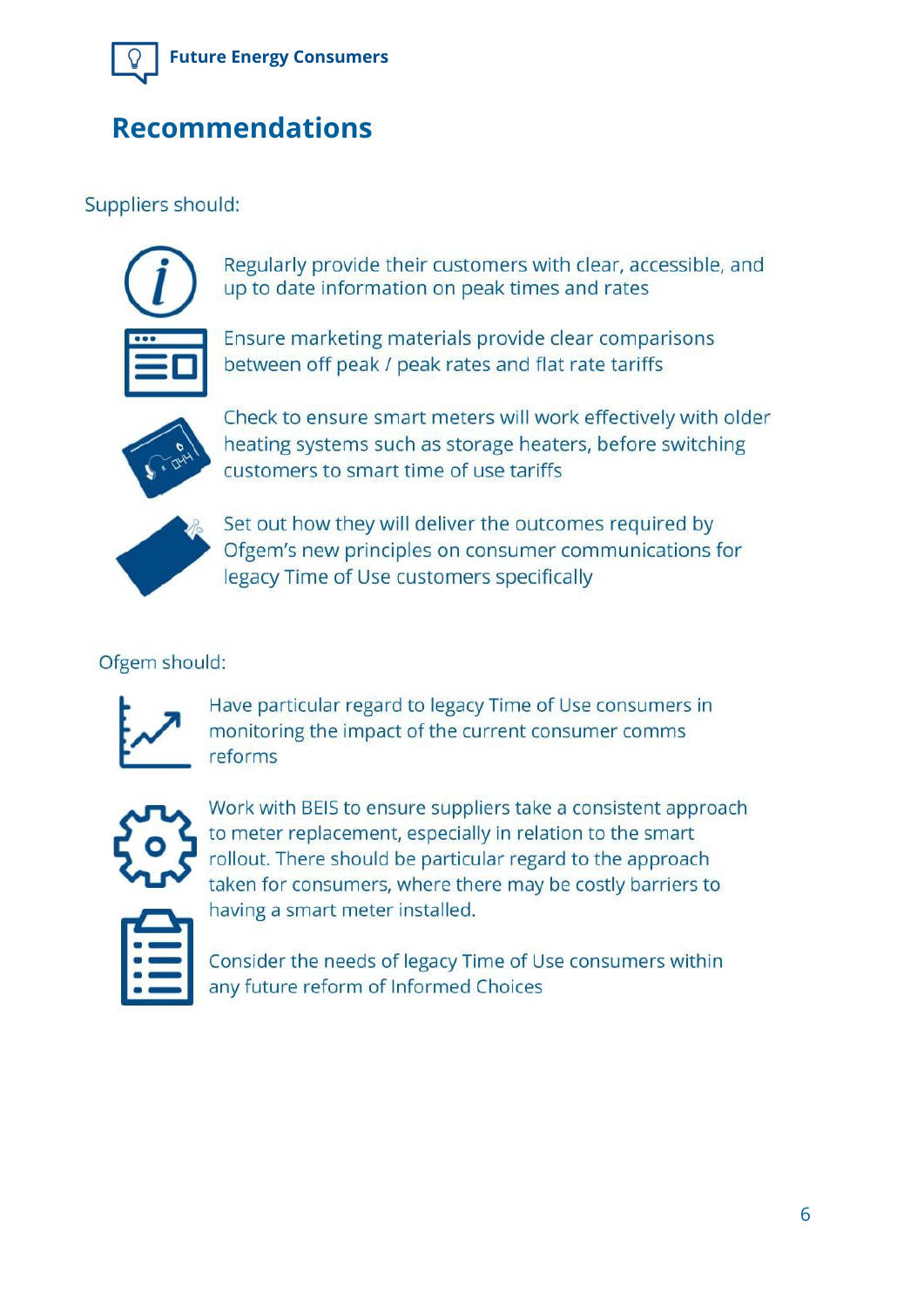

# **Methodology**

We commissioned Ipsos MORI to undertake quantitative interviews with 502 LToU consumers as part of their regular omnibus survey. The questionnaire was based in part on our 2012 questionnaire<sup>6</sup>.

Ipsos MORI also conducted depth follow up interviews with 22 of the omnibus respondents to understand their behaviour, decision making and any problems they had experienced in more detail.

#### **Terms and abbreviations used in this report**

**Restricted meter (RM):** A meter that allows for electricity customers to be charged lower rates for electricity used at times with reduced overall demand. Some restricted meters can have multiple off-peak timings, and some households have separate physical meters for different times of use.

**Time of Use (ToU):** A Time of Use tariff is any tariff which charges a lower rate for electricity used at times with reduced overall demand.

**Smart Time of Use (SToU):** Any time of use tariff support by data or information from a smart meter.

**Legacy Time of Use (LToU):** Used here to refer to any time of use tariff which isn't a 'smart' Time of Use tariff, specifically those listed below.

**Economy 7 (E7):** The most common type of LToU tariff, which offers 7 hours of off peak electricity per day.

**Economy 10 (E10):** Second most common LToU tariff, which offers 10 hours of off peak electricity per day. Other similar tariffs include Economy 8, Economy 12 etc.

**Dynamic Teleswitching (DTS):** A metering arrangement, which is mostly found in Scotland and the Midlands, that allows for the remote control of customers' heating load by suppliers. DTS meters have specially designed Time of Use tariff arrangements associated with them.

All of these tariffs are marketed under a wide range of different brand names.

<sup>&</sup>lt;sup>6</sup>Most questions were retained, with some additional ones included too.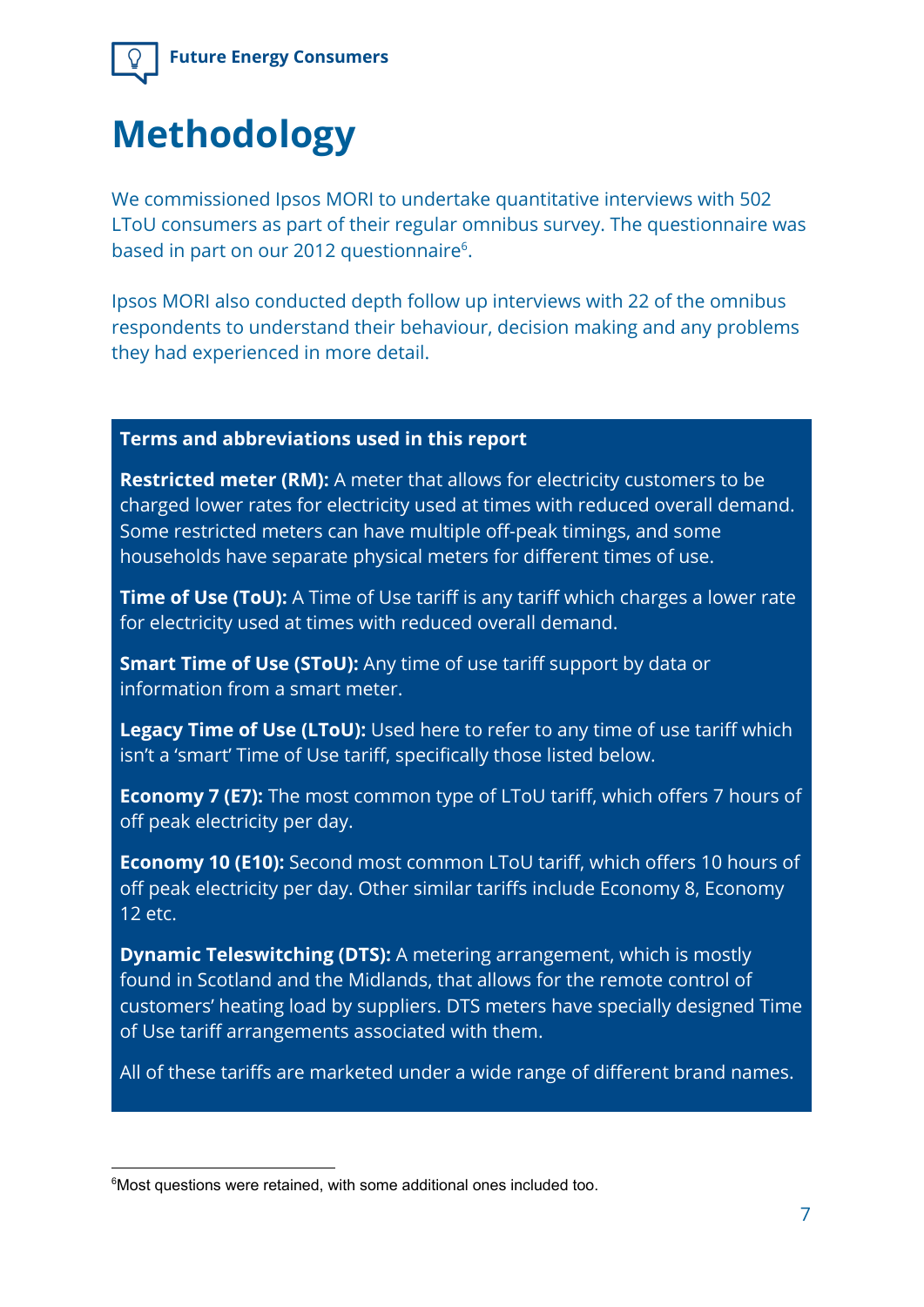# **Are LToU consumers able to benefit from their tariff and metering arrangements?**

Most households are on a standard flat rate tariff. It means they can switch appliances on and off and heat their home at any point in time, without it costing more or less. Other households are on a ToU tariff, meaning the price they pay for their energy may change, depending on the time they are using it.

In theory, ToU consumers can pay less overall by using electricity at off peak times, or 'shifting their demand'. For them to be able to do this successfully, consumers must be able and willing.

#### **Some LToU households are more willing and/or able to shift demand than others**

Our research found that only around half (49%) of consumers surveyed said they were actively trying to use electricity at off peak times to save money. This represents no real change since our 2012 survey where 50% answered yes to the same question.

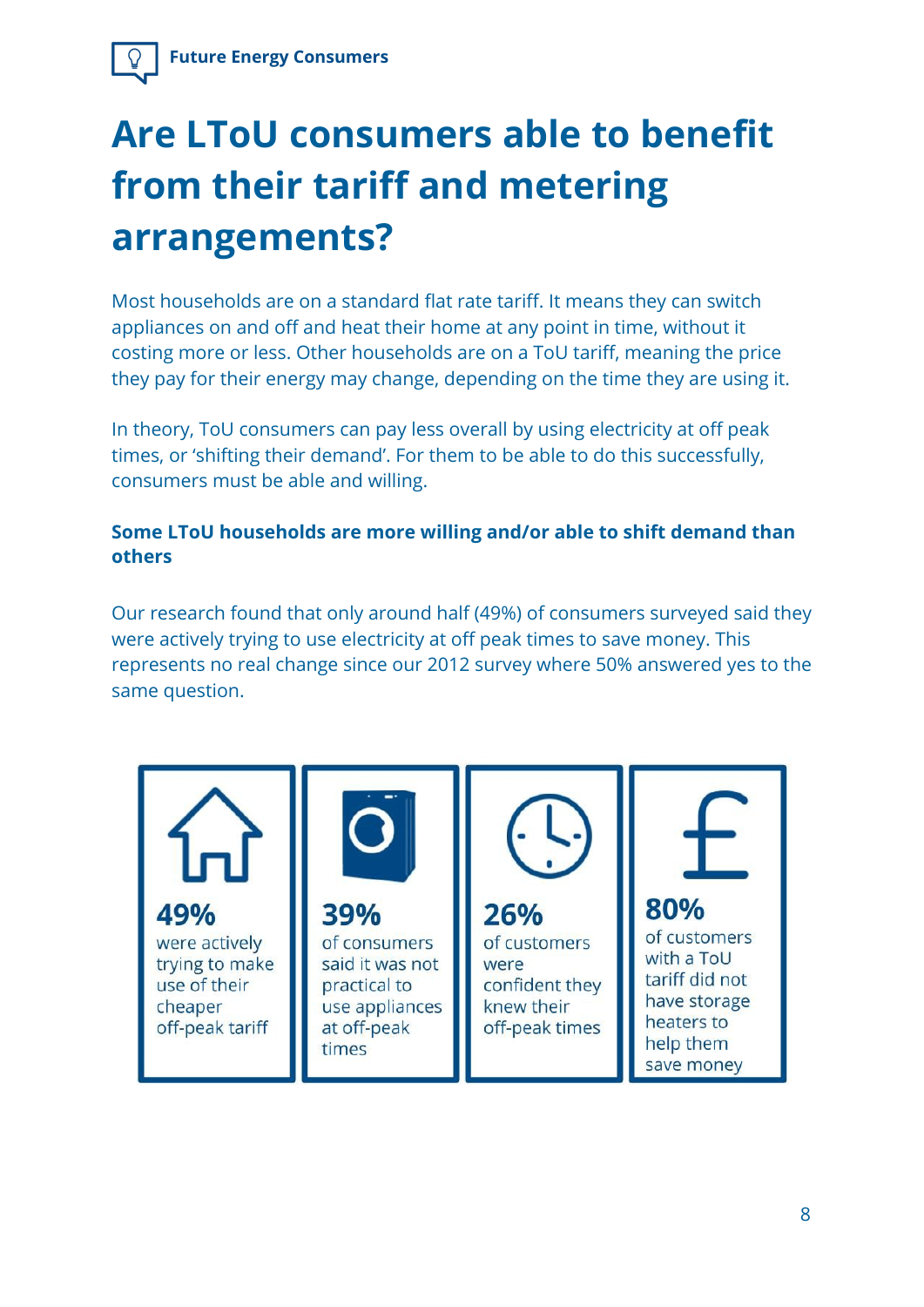

Some consumers were more likely than others to successfully shift demand. However, those less likely to change behaviour included:

- consumers on high incomes, who were unconcerned about costs,
- younger households, particularly those with children, who were less able to use electricity differently at different times
- households with more people

| Little Change $\leftarrow$             | Level of behavious change to account for tariff                   |                                                               | $\rightarrow$ Lots of Change                      |  |
|----------------------------------------|-------------------------------------------------------------------|---------------------------------------------------------------|---------------------------------------------------|--|
|                                        | 65% using appliances<br>some of the time or more<br>at peak times | 26% using appliances<br>hardly ever or never at<br>peak times |                                                   |  |
| <b>Under 55</b>                        | <b>Children in home</b>                                           | <b>Retired</b>                                                | Over 55                                           |  |
| 70% under 55s vs. 61%<br>over 55s      | 72% with children vs. 63%<br>without                              | 32% retired vs. 21% those<br>working                          | 31% over 55s vs. 29% under<br>55s                 |  |
| More people in the hh                  | <b>Higher income</b>                                              | No children in the home                                       | Those especially cost<br>conscious tended to make |  |
| 68% 2+ people vs. 56%<br>single person | 72% £25k vs. 61% under<br>£25k                                    | 29% with children vs. 15%<br>without                          | concerted efforts to change<br>their usage        |  |

There were also simple, practical reasons why households wouldn't shift demand. Appliances like ovens clearly need to be used at certain times of the day, but washing machines - which could be used at any time - were often not put on overnight because of concerns about safety or noise. Two fifths (39%) of respondents said it was not practical for them to use appliances at off peak times, and a third (28%) said it wasn't practical for them to heat their property at off peak times.

Only one in five of the households surveyed had a storage heating system in their home, meaning 80% do not. These systems are specifically designed to use more electricity at off peak times. Heat is generally the largest contributor to annual energy bills, meaning a household without storage heaters is unlikely to be getting the most out of their ToU tariff.

Our findings suggest there are clear limits to how much LToU consumers are willing and able to change behaviour in the face of perceived issues of practicality or convenience. Marketing of ToU tariffs should help consumers make an informed choice about how realistic it is that they will be able to save money by changing behaviour.

#### **Poor information provision means event motivated consumers can fail to benefit**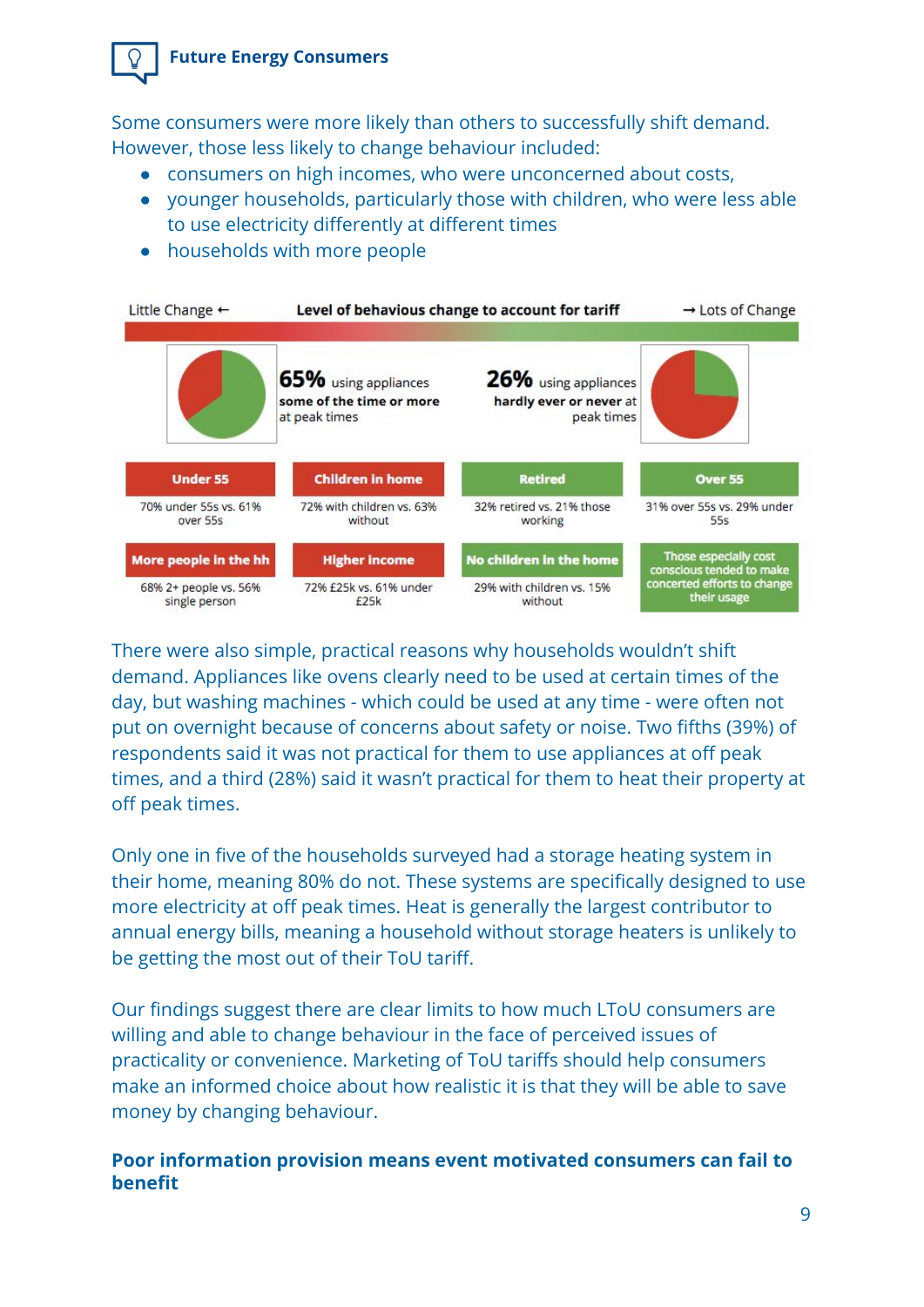

The biggest area of concern for consumers was poor information about the details of their tariff. Most consumers understood the fundamentals of their ToU tariffs, but key details like when exactly the cheaper off peak rates were available were often not known. Even consumers who claimed to understand their tariff were sometimes found to be making assumptions about when cheap times were, rather than knowing for sure.



This could mean that some consumers who are making the effort to change behaviour are in fact not benefitting, as they may be using electricity at incorrect times.

Whilst around half of consumers claim to have received information on their tariff, probing found that few recalled the details of the information. There was an assumption that the information had 'probably' been provided at some point. Around a third of consumers said they had received no information, and had not asked for it<sup>7</sup>.

Citizens Advice is aware, from discussions with suppliers and trade bodies, that carrying out a stock take of all their LToU tariffs can be a significant and challenging undertaking. In some cases suppliers themselves do not have detailed information about the meter and its settings for every one of their customers. They are therefore not able to accurately set out exactly when the cheaper hours are for all their customers.

<sup>&</sup>lt;sup>7</sup> The experiences of the Ipsos MORI research team during the implementation of this study serve to highlight the difficulties that LToU customers can face in finding clear information on their tariff, and therefore their ability to maximise the benefits of having this tariff. Considerable difficulties were encountered by the team identifying: off-peak tariff types from the tariff name; the timing of off-peak periods; and the off-peak and peak rates.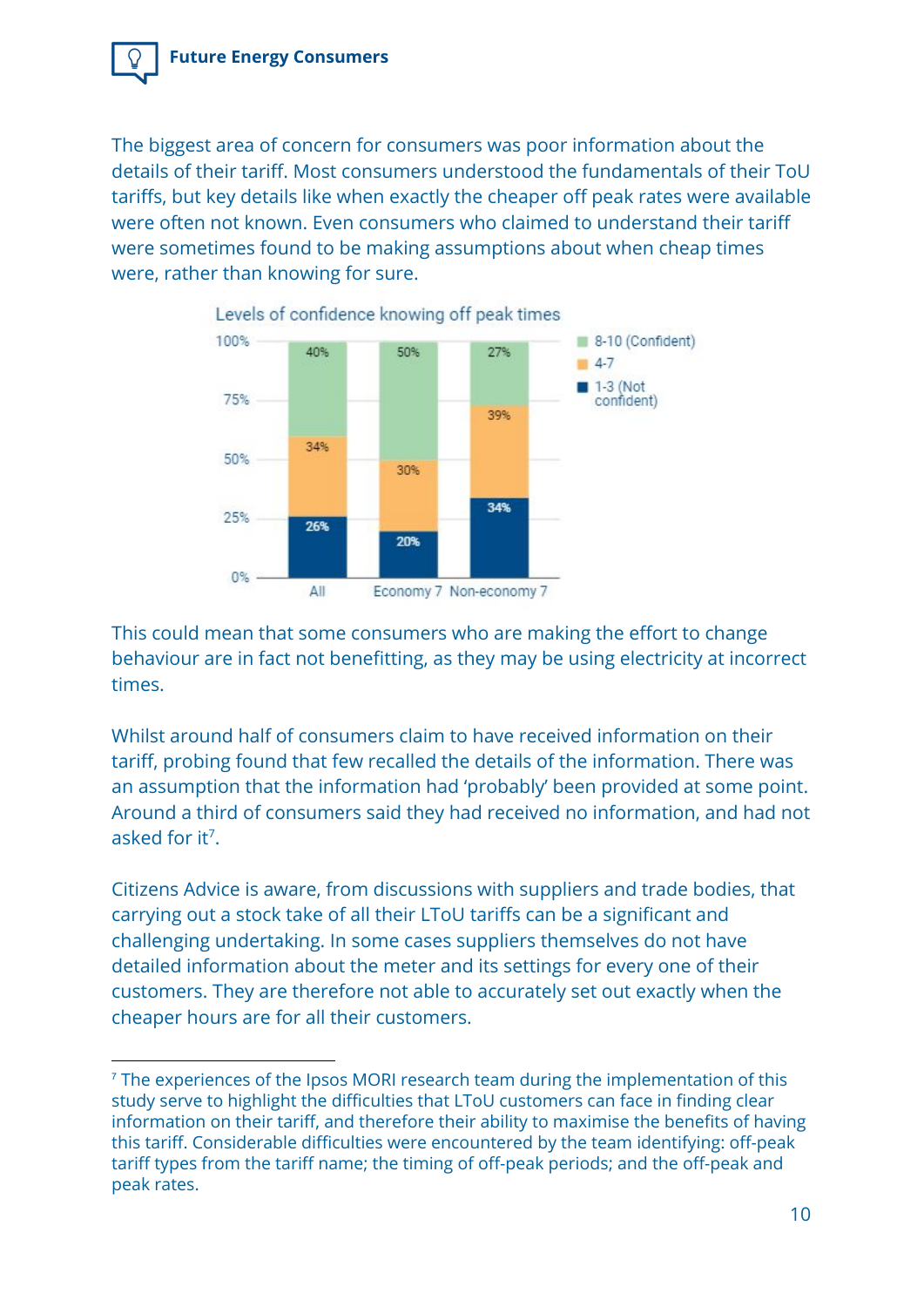We do not underestimate this as a resource challenge, but this does not make the situation acceptable for consumers. It is clear that little priority has been given to making sure these consumers are proactively receiving the information needed to help them reduce their costs. If suppliers were serious about updating the information they hold, then routine meter reading visits would present an opportunity to do so.

For consumers who are motivated to change behaviour, the lack of reliable information puts them in a highly undesirable position. They may give up on efforts to adjust their usage, or may change behaviour in a way that inadvertently increases their costs. Smart meters and their associated in home displays, if accepted, have the potential to address this to an extent. Consumers should receive live and historical information about their costs and usage.

However the information consumers receive must also enable them to plan usage, by setting out clearly what costs are charged at what times. Given that not all consumers will be equally able to shift their demand, SToU products must be explicit about how they compare to a flat rate, and offer guidance to consumers to help them understand how well a ToU product may or may not fit their lifestyle. The alternative is to risk mis-selling of SToU products, with consumers seeing their costs go up rather than down.

# **LToU consumers face additional barriers to switching**

Our 2012 research found that LToU consumers faced additional barriers to switching, with restricted meter consumers in particular sometimes finding suppliers refusing to take them on as a customer.

There have been two key changes since then. Firstly, the number of suppliers in the market has more than trebled from around 20 in 2012 to around 70 today $^8$ .

Secondly, the CMA - following its energy market investigation - introduced a remedy for restricted meter consumers requiring any supplier to offer them a standard rate tariff. This ensured restricted meter consumers could switch to a new supplier, but did not guarantee they could retain their existing ToU and metering arrangements in doing so.

<sup>8</sup> Ofgem - Number of active domestic suppliers by fuel type <https://www.ofgem.gov.uk/data-portal/number-active-domestic-suppliers-fuel-type-gb>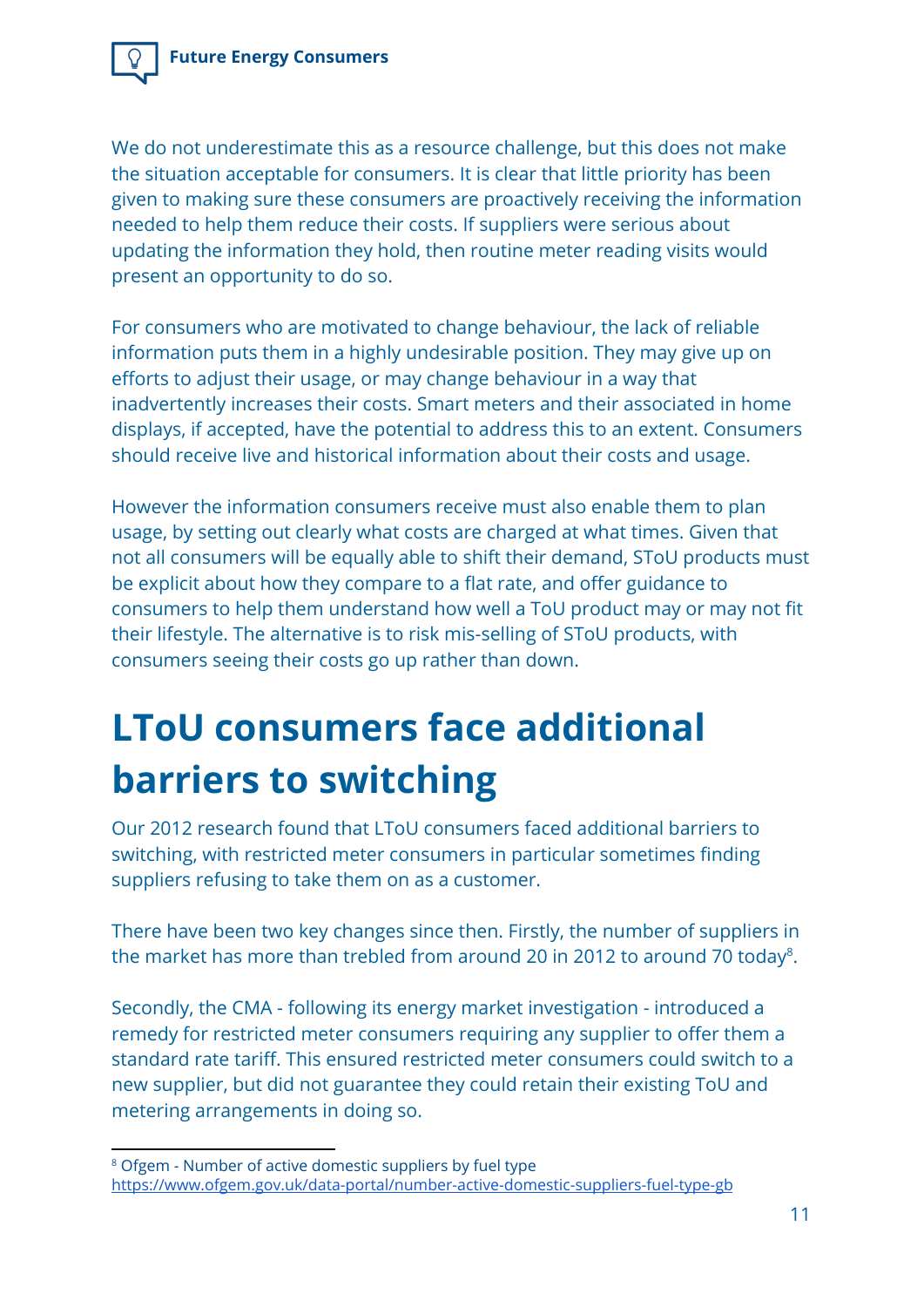

Some LToU consumers had not made an active choice to be on a ToU tariff, but had inherited this arrangement when moving into a property which already had either storage heaters or a restricted metering arrangement. The historical challenges and barriers to switching can mean these consumers pay not just a loyalty penalty for not switching, but a complexity penalty if the market cannot accomodate them with an offer that meets their needs.

ToU consumers were generally satisfied with their tariff (57% of the total, with Economy 7 being more satisfied at 62%), although, as shown above, some of this satisfaction may arise from misunderstandings about how exactly the tariffs work. Those who had switched tended to have stuck with a ToU tariff, suggesting they had come to value the arrangement.



The general appetite for switching amongst all LToU customers was low, with over half (57%) having never tried. Economy 7 were more positive about switching, with 43% having successfully done so, but only 25% of non-Economy 7 customers had switched, with 65% having not tried. This suggests that the CMA's conclusion that a market remedy was needed for these customers was reasonable.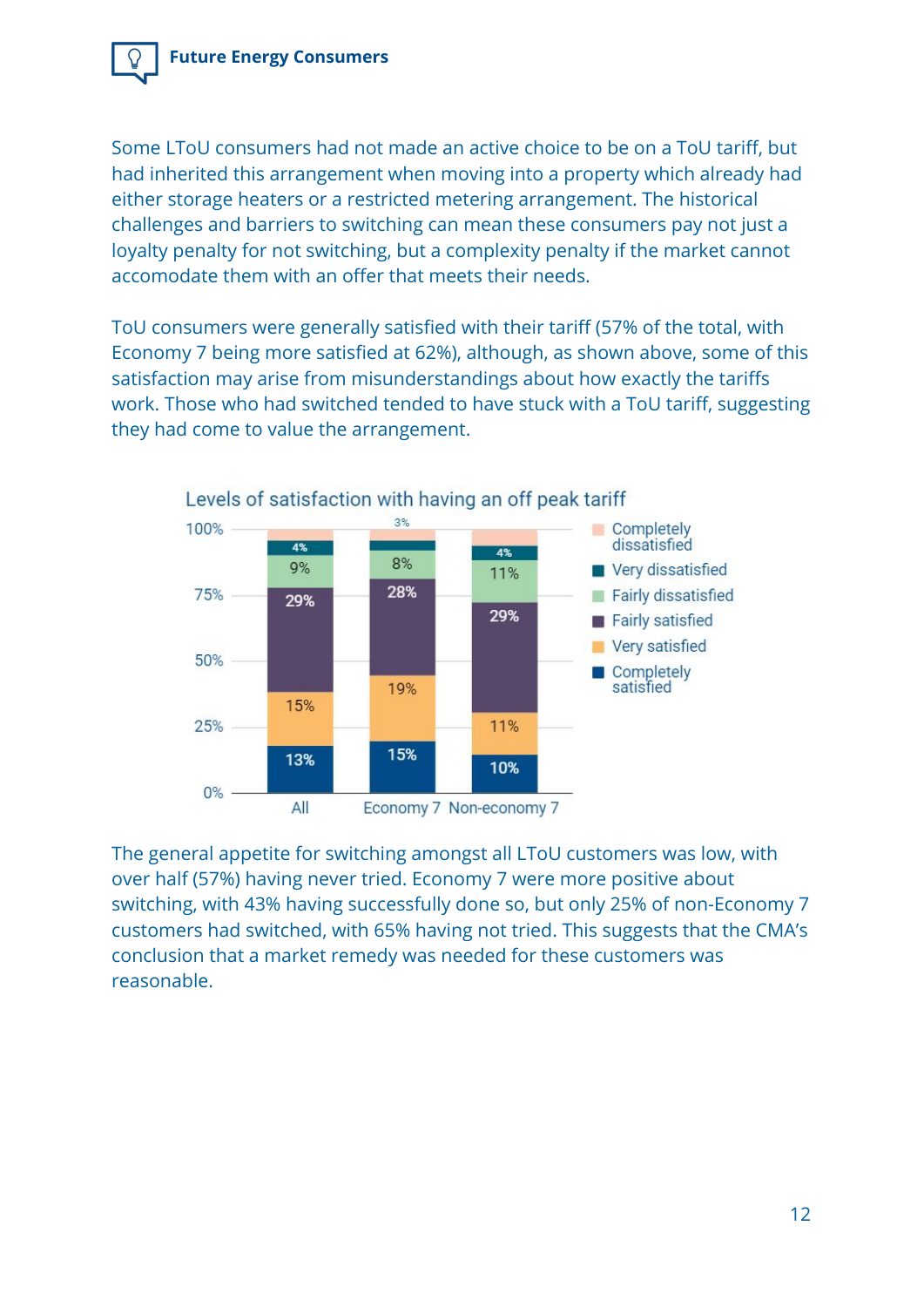

The reasons consumers gave for not wanting to switch - hassle, scepticism around savings, and general apathy - are broadly in line with those found in the general population of energy consumers. We have not found compelling evidence that LToU consumers differ significantly in their appetite to shop around.

However, LToU customers who had tried but failed to switch faced additional barriers compared to standard customers. These included:

- suppliers being unable or unwilling to serve them
- inability to find an attractive ToU deal
- being unable to use price comparison sites reliably
- being charged additional fees to replace meters

### Consumer Service case study: Switching

Alice contacted us to say she had moved into a property with a restricted meter with two MPANs (Meter Point Administration Numbers - the unique number that enables suppliers to identify the exact meter they are supplying).

When Alice tried to switch to a new supplier, the company refused to take her on, saying that her meter was too old and should only have one MPAN. Both her current and desired supplier refused to replace the meter, saying that Alice would have to pay for this herself.

We also tried to establish whether restricted meter consumers were aware of the CMA remedy and their guaranteed right to switch to a single rate tariff with their current supplier or a new supplier. In practice most consumers (57%)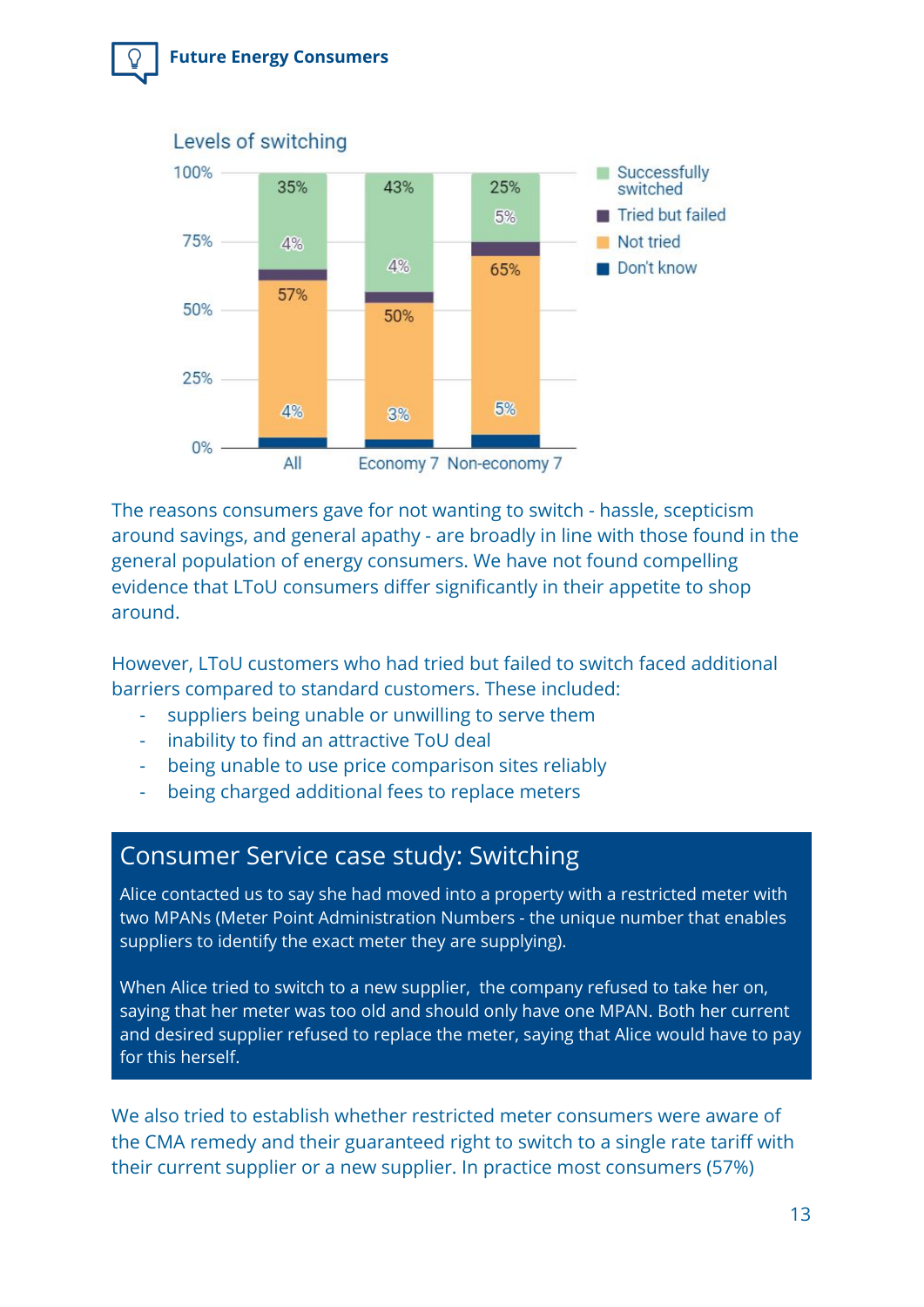

On being told that a guaranteed right to switch was actually a new development, and asked if they would be interested in taking advantage of their new rights, most (53%) LToU consumers said they were not interested in switching. Of those who were newly interested, around 18% expressed a wish to remain on a ToU tariff, with 15% preferring a flat rate tariff.

This suggests that, the CMA remedy will not, in itself, prove decisive in motivating increased switching, but will need to be complemented by specific price comparison guidance for consumers with restricted meters. We have also seen little evidence of suppliers targeting restricted meter consumers with acquisition deals, meaning choice remains low for some. Suppliers could do more to attract restricted meter customers. However, the higher cost to serve may restrict the willingness of suppliers to offer such tariffs. These consumers are therefore likely to remain excluded from the benefits of a competitive energy market. Their experiences and prices should therefore remain a priority for Ofgem.

Ahead of the CMA remedy taking effect, Citizens Advice published a [good](https://www.citizensadvice.org.uk/about-us/policy/policy-research-topics/energy-policy-research-and-consultation-responses/energy-policy-research/good-practice-guide-supporting-customers-with-restricted-meters/) [practice guide](https://www.citizensadvice.org.uk/about-us/policy/policy-research-topics/energy-policy-research-and-consultation-responses/energy-policy-research/good-practice-guide-supporting-customers-with-restricted-meters/) highlighting the existing good practice around restricted metering, as well as areas for improvement. We made the following recommendations

- 1. Provide additional customer service support for restricted meter customers.
- 2. Give customers clear and timely information about the remedy.
- 3. Apply the **Informed Choices** principles.
- 4. Ensure customers have a choice of tariffs.
- 5. Accurately bill new restricted meter customers

# **Dynamic Teleswitching consumers face additional challenges**

Dynamic Teleswitching (DTS) is a specific metering arrangement which is mostly found in properties in Scotland and the Midlands. DTS consumers can have particularly complex setups, sometimes with multiple meters for different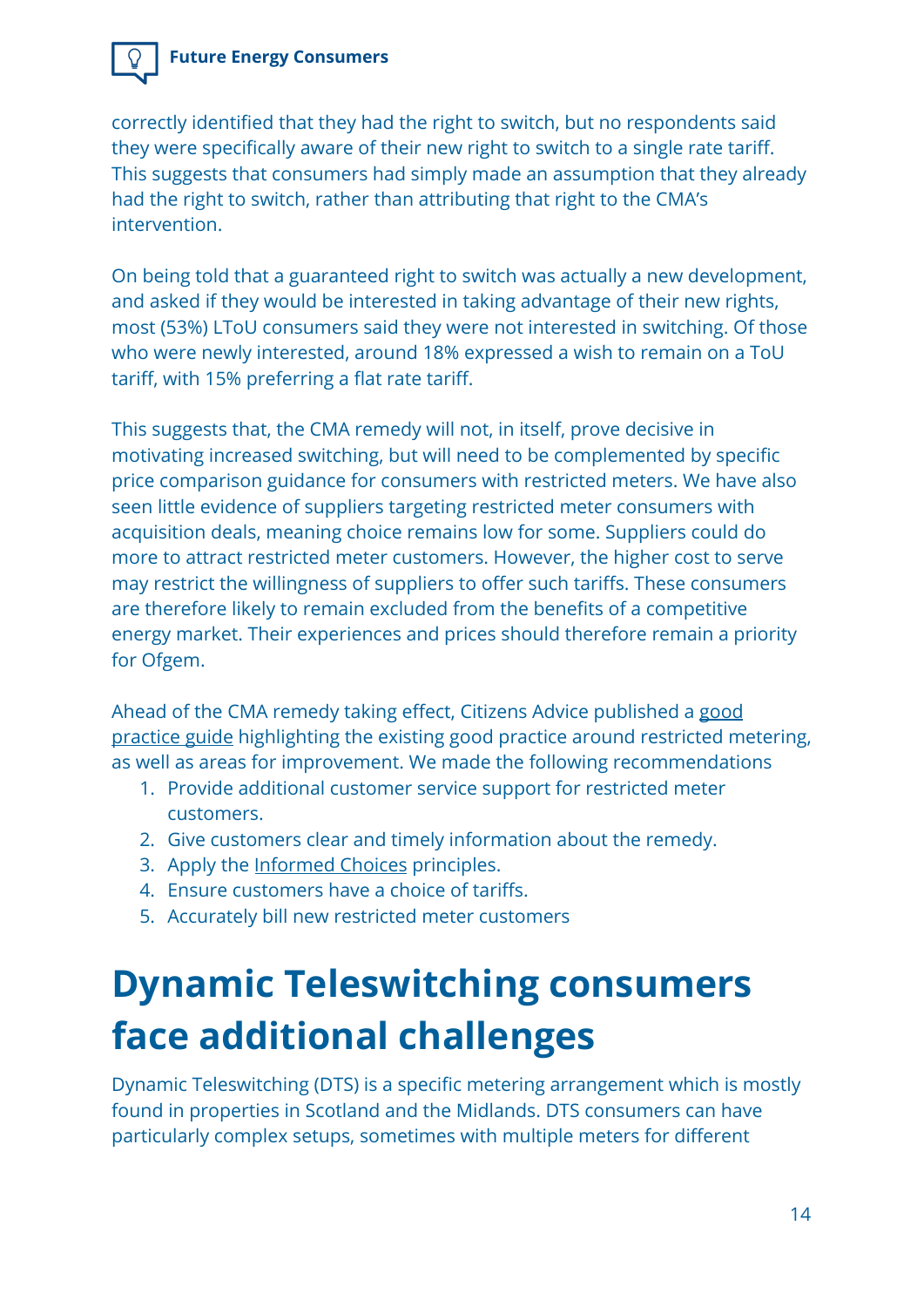

appliances and their storage heating system being controlled by their network company to balance demand.

In cases where DTS systems were installed at the time the property was built, it can be particularly challenging and disruptive to have this system replaced with a modern, or smart, metering system. Some DTS consumers interviewed told us they felt trapped on their system because of the high cost of replacing it, and the uncertainty of whether that investment would pay off in the long term. DTS meters are also often commonly found in social housing or rental properties, which can tie the bill payer in further to the system if landlords are unwilling to fund or agree to the change.

As well as issues of choice, some DTS consumers also found the lack of control over their heating to be a problem. Many DTS properties are poorly insulated, with ageing heating systems - meaning the occupants weren't even getting an acceptable level of heat for what they paid. Some who weren't able to be flexible with their lifestyle found the timings on their teleswitched storage heaters were not convenient for them.

Again, information about the timing of cheap and peak times was not widely available. We appreciate the 'dynamic' nature of these tariffs means that peak times and rates could vary day by day, however in practice we are not sure how much real variation there is with DTS pricing over time. DTS consumers could be given more proactive information about the likely peak times they should expect, as well as more detailed information about variation to peak times using SMS messaging or online alerts. Whilst not perfect, this would represent a substantial improvement over the minimal information currently available.

Some consumers reported having to figure out for themselves when the transition to a different rate happened by, for example, observing a red light coming on their meter. They then assumed this meant the cheap rate had begun, but this was not based on official information from their supplier or DNO.

Similar to other LToU consumers, DTS consumers were positive about the idea of a ToU tariff, and did not express a desire to switch to a single rate tariff. However DTS consumers who had previously tried to switch had experienced further challenges, in some cases more acute versions of general LToU issues such as being unable to make like for like comparisons on price comparison sites.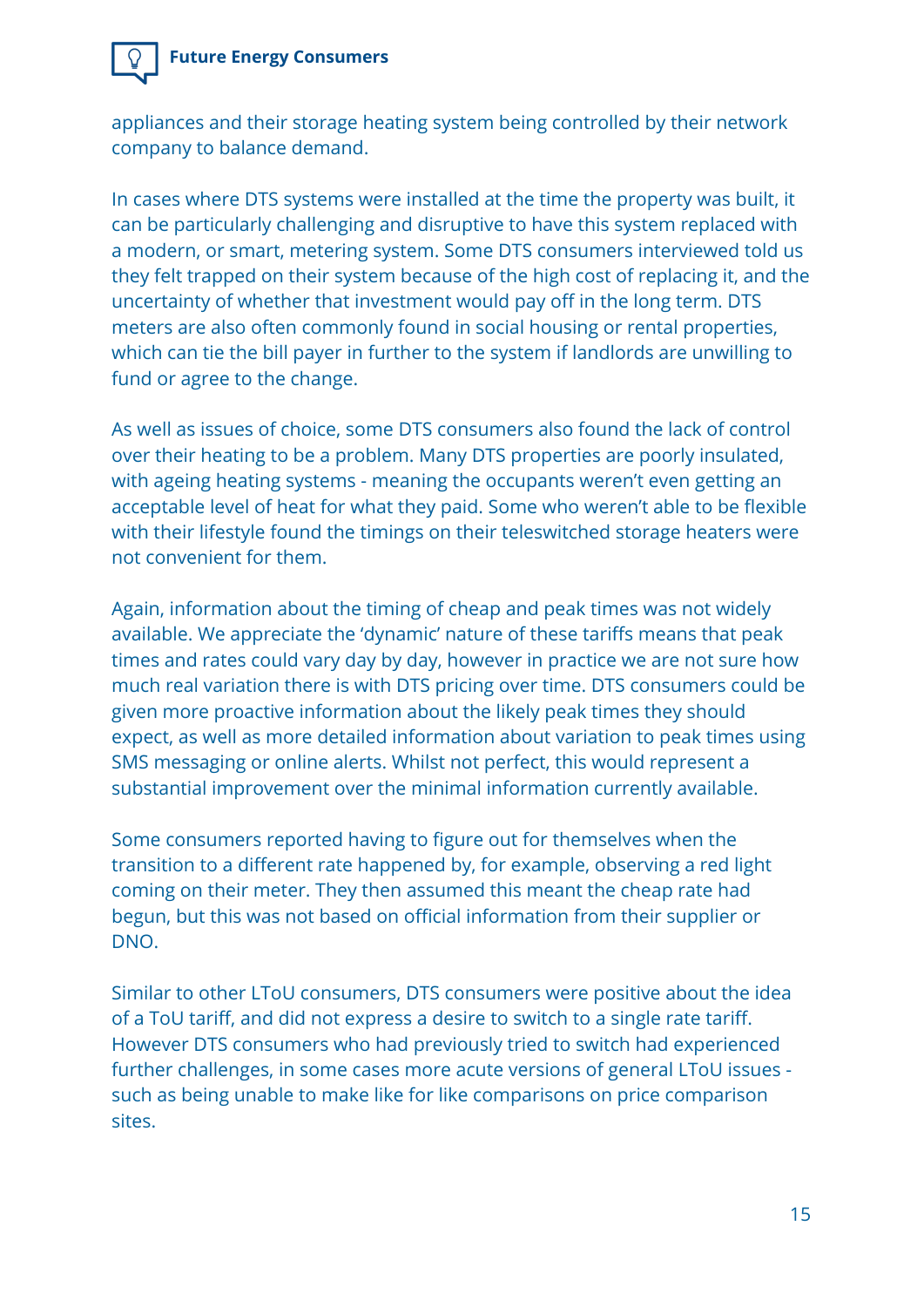One consumer in particular who contacted a new supplier about switching was told they would have to pay a standing charge on all four of their existing meters. This ultimately meant the switch would not have been cost effective and they were left dissatisfied. Another consumer was facing charges of around £200 to have their meter replaced, which again was prohibitive for them.

The DTS consumers we spoke to were not benefiting from competition on price or service from suppliers. Some of the consumers interviewed had attempted to switch after the introduction of the CMA's restricted meter remedy (though apparently not in response to it - see above) suggesting, again, that the remedy alone may not be sufficient to drive competition for these consumers.

### Consumer Service case study: DTS

Bob, a consumer on a Dynamic Teleswitching tariff, contacted us. He explained that his supply was controlled by a satellite appliance in their cupboard, and had been told that because of this 'dated' equipment, he wasn't able to switch suppliers. Bob had ultimately chosen to install oil heaters himself, as he was fed up with the heating system he had in place before.

## **LToU consumers' views on smart meters**

Smart meters have the potential to address some of the technical challenges associated with LToU tariffs, and restricted meters. We would expect better, quicker, and more up to date information about costs to be readily available as well as switching supplier or tariff to be simpler and quicker.

We anticipate that SToU tariffs will be a feature of the future energy market, and, as noted above, government and the regulator should be mindful of the experiences of LToU consumers in monitoring sales practices.

Our research considered how LToU consumers felt about the prospect of receiving a smart meter or a smart ToU tariff.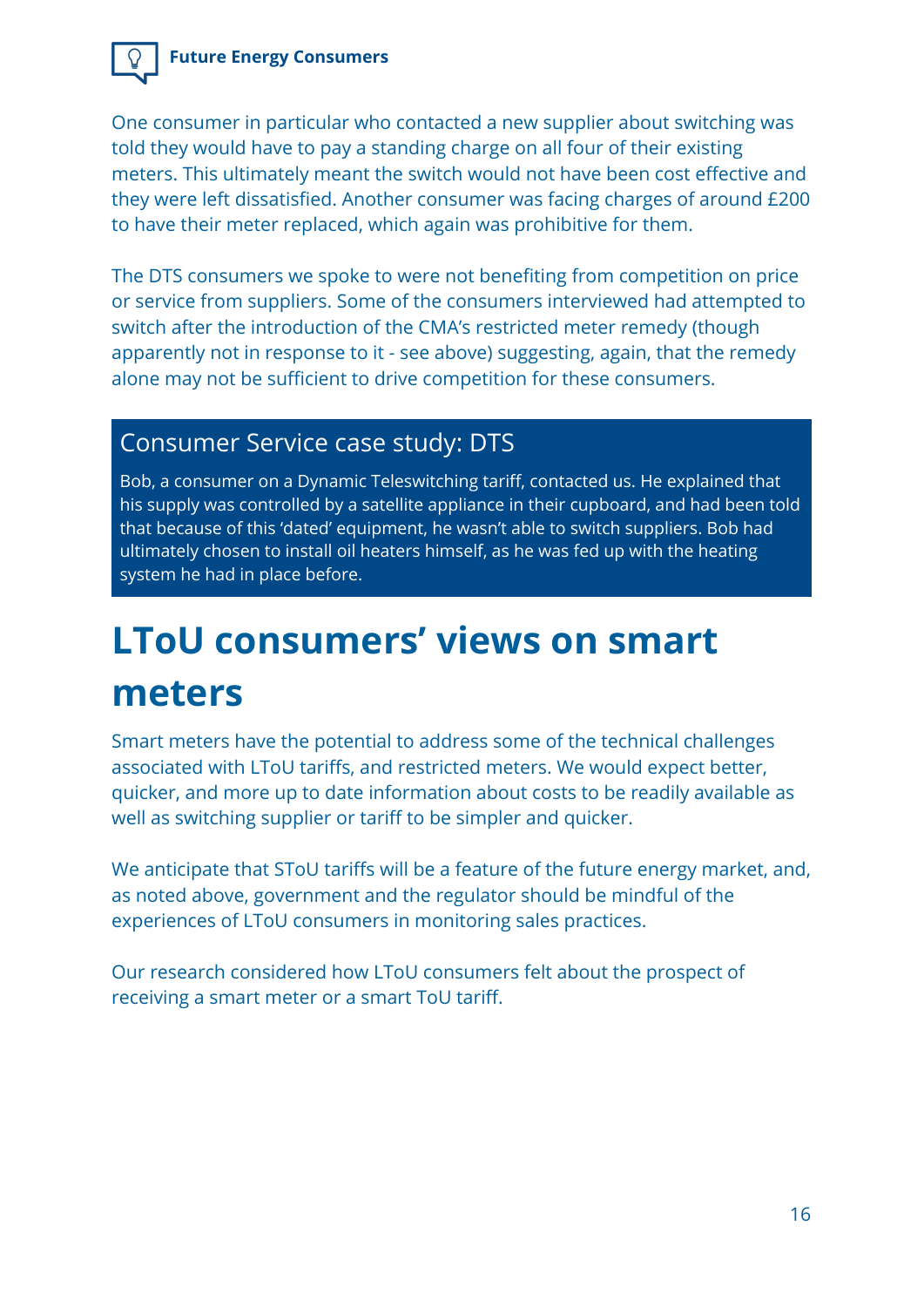



Interest in having a smart meter was fairly high, with 46% of respondents expressing an interest. Interest was noticeably higher amongst non-Economy 7 consumers at 54%, which could be explained by higher levels of dissatisfaction with their current arrangement.

Interest in having a smart meter changes when LToU consumers are presented with the idea of a SToU tariff.



This represents a 10% increase in having a smart meter among Economy 7 consumers, but a slight drop of 2% amongst other LToU consumers. However, during follow-up interviews, some consumers assumed having a smart meter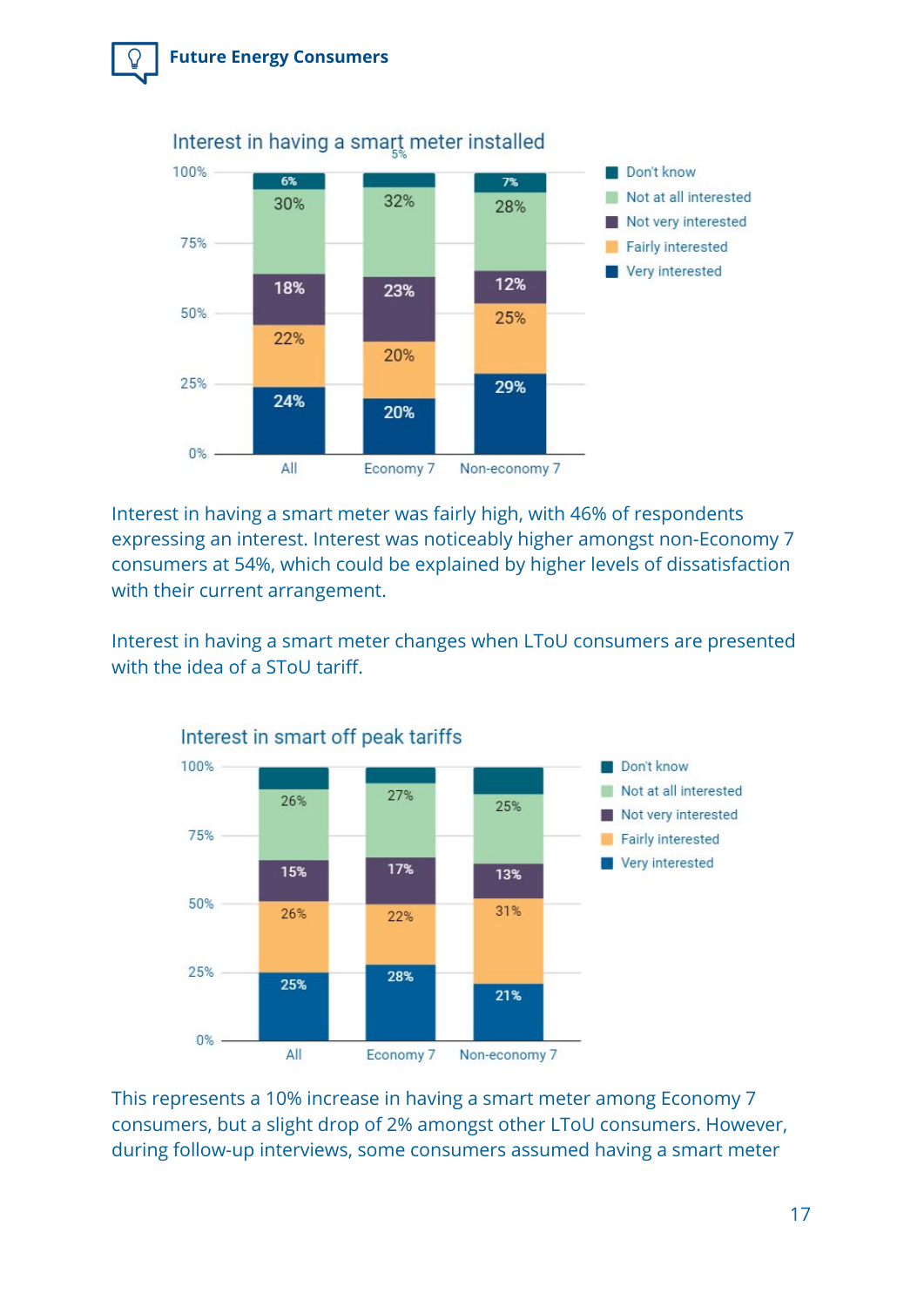would lead to them losing their off-peak rate, and said they would be more interested if they were able to have a SToU tariff.

This could be good news for uptake of SToU tariffs, if longstanding ToU consumers are interested in continuing to buy electricity in this way. However it will be important to ensure consumers properly understand their tariff, and aren't making false assumptions about the overall cost of their peak and off peak usage.

DTS consumers, again, faced additional barriers around smart meters - with one being told they would have to wait until towards the end of the rollout to receive one, causing disappointment and frustration.

# **What our Consumer Service evidence tells us**

In addition to the original research we conducted, we reviewed our own data on contacts to the Citizens Advice Consumer Service regarding Economy 7, restricted metering and other LToU issues. We looked at a sample of Consumer Service contacts between September 2017 and April 2018 where key terms ('storage heaters', 'ToU', 'Economy 7' etc) were mentioned. We did not review every case identified in detail, and so the cases mentioned should be taken as indicative of the issues LToU consumers contact us about, but not as representative of our own advice trends.

Consumers were contacting us with a number of issues, including:

- Trying to switch from Economy 7 to a single rate tariff but being unable to
- Moving into new property with restricted meters installed, and finding their supplier unwilling to replace them
- Having a smart meter installed without their knowledge, and finding that it was not compatible with their ToU tariff
- Technical problems when switching from ToU tariffs to single rate tariffs such as new suppliers being unable to accommodate multiple MPAN (Meter Point Administration Numbers)
- Customers on LToU tariffs having electricity bills that appear too high, but not understanding why - suggesting they may need information on shifting demand, or that single rate might be more appropriate for their needs
- LToU meters being replaced and subsequently not being compatible with the consumer's storage heaters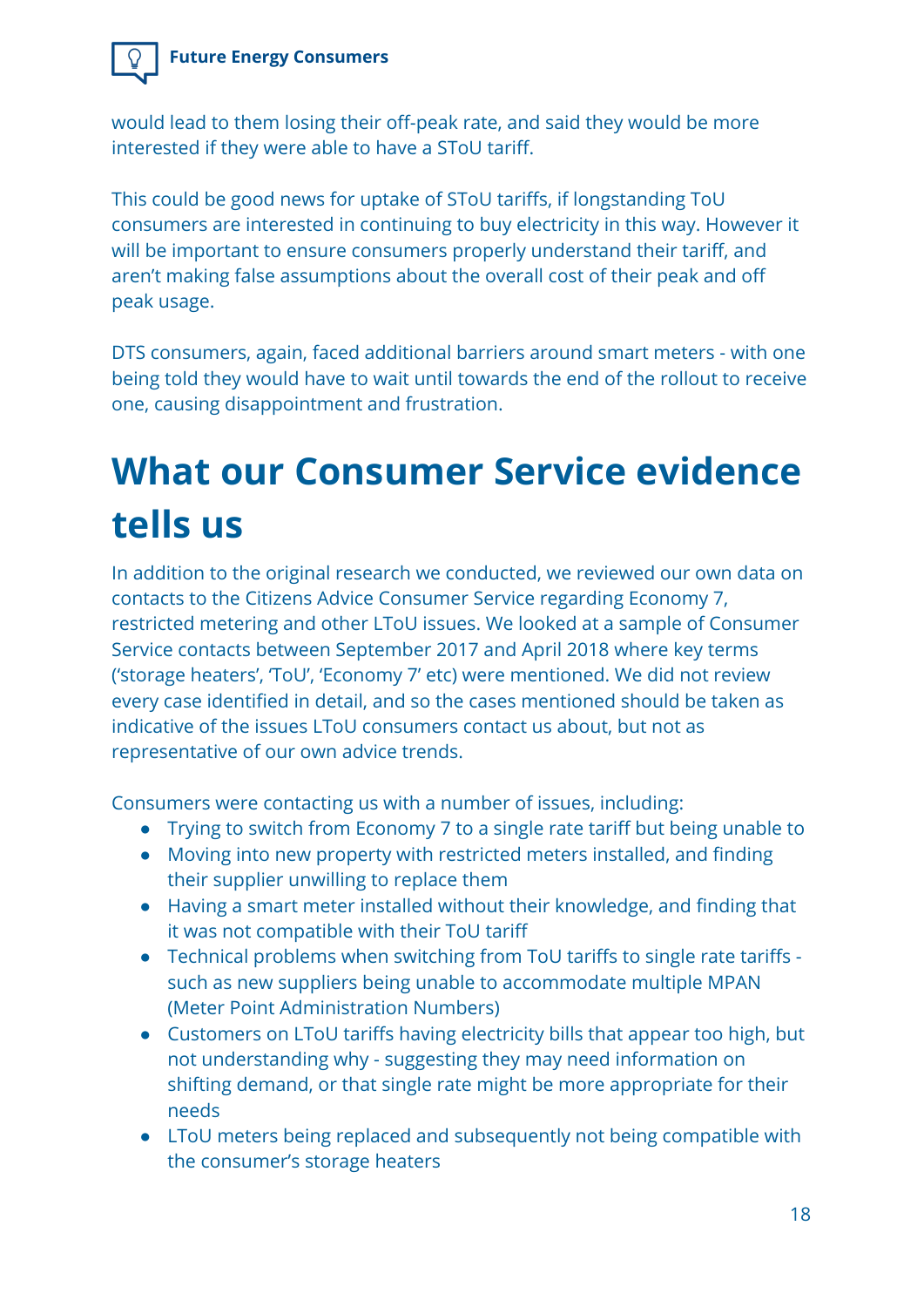

• One consumer whose cheaper night rate meter wasn't working, found he was being charged exclusively on the more expensive day rate

Out of the over 350 cases reviewed, 33% had been referred to our Extra Help Unit. $9$  This suggests that a high proportion of the LToU consumers who come to us for help are also vulnerable, either because of their personal circumstances or the complexity of the issue. They may therefore be particularly at risk from increased costs, or inability to heat their homes.

### Case study: poor practice

Through evidence gathered by the Citizens Advice Consumer Service and Extra Help Unit we learned of a particularly poor approach to dealing with consumers on complex legacy metering arrangements.

In June 2017, Citizens Advice became aware that one large supplier had been rolling out a communications campaign to its customers on restricted meters. The company said that it would be replacing all of these meters, with the customer required to choose between a new Economy 7, Economy 10 or single rate meter. Its rationale was that these electricity meters were becoming obsolete, and replacement meters were no longer be available.

The supplier ensured that inbound contacts from customers in response to the letter were directed to a specialised team, who were able to talk consumers through their options.

If the customer failed to respond to the letter, the supplier withdrew their restricted meter tariff and started billing them on single rate Standard Variable Tariffs.

Many of these households were facing an immediate increase in costs, with the worst affected households facing up to a £800 increase in their annual bill. Other households that agreed to a meter exchange experienced other problems, due to how their original restricted meter worked with their heating system. One household lost hot water after the meter exchange. Many of the consumers who contacted us were living in social housing and had low incomes.

<sup>9</sup> Between April 2017 to March 2018, the consumer service referred an average of 20.7% of all household energy cases to the Extra Help Unit.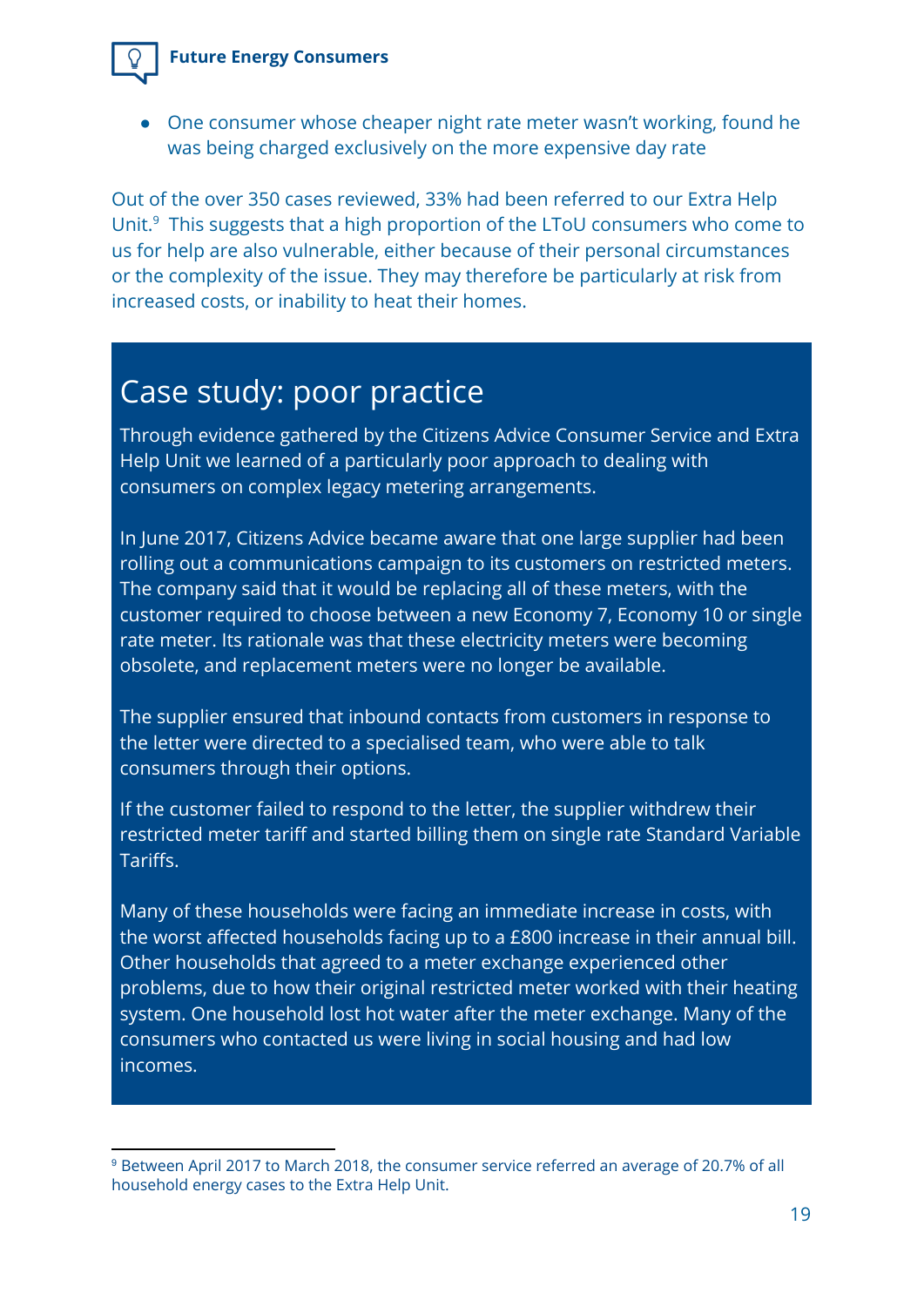

The consumers who contacted the Citizens Advice consumer service and Extra Help Unit felt that the supplier's letters did not provide them with sufficient help and support to help them manage the transition to a significantly more expensive tariff. In addition, the supplier did not send out more personalised letters to consumers who were known to have some form of vulnerability.

We worked with the supplier and Ofgem, persuading them to pause their meter replacement campaign until they were able to provide appropriate support to all affected households.

As a result the supplier:

- Recontacted all their customers who had been rolled onto a single unit rate Standard Variable Tariff to explain what had happened and offer them support
- Suspended billing on the account, in some cases, so the customers didn't get a bill until the conversation had occurred
- Offered pay protection to match their old tariff prices
- Wiped debts for some customers to help them with the financial transition to the new tariff arrangement
- Improved the letters it sent to the remaining customers to make them easier to understand

This case study demonstrates the importance of providing tailored solutions to LToU consumers. These arrangements are popular with consumers, and could be working well for them with the right additional support.

### **Conclusions**

This research, and our previous report on the [value of time of use tariffs](https://www.citizensadvice.org.uk/Global/CitizensAdvice/Energy/Citizens%20Advice%20summary%20of%20the%20value%20of%20time%20of%20use%20tariffs.pdf), suggested ToU tariffs are popular amongst consumers who currently use them, and they will have interest from potential consumers in the future. However there has been no serious action to address the longstanding issues faced by LToU customers, and therefore a danger that the same problems will emerge in the SToU market.

Suppliers and the regulator need to give a higher priority to addressing issues in the legacy market now, and not simply wait for the smart meter rollout to make the problem go away. It is also clear that without learning the lessons of this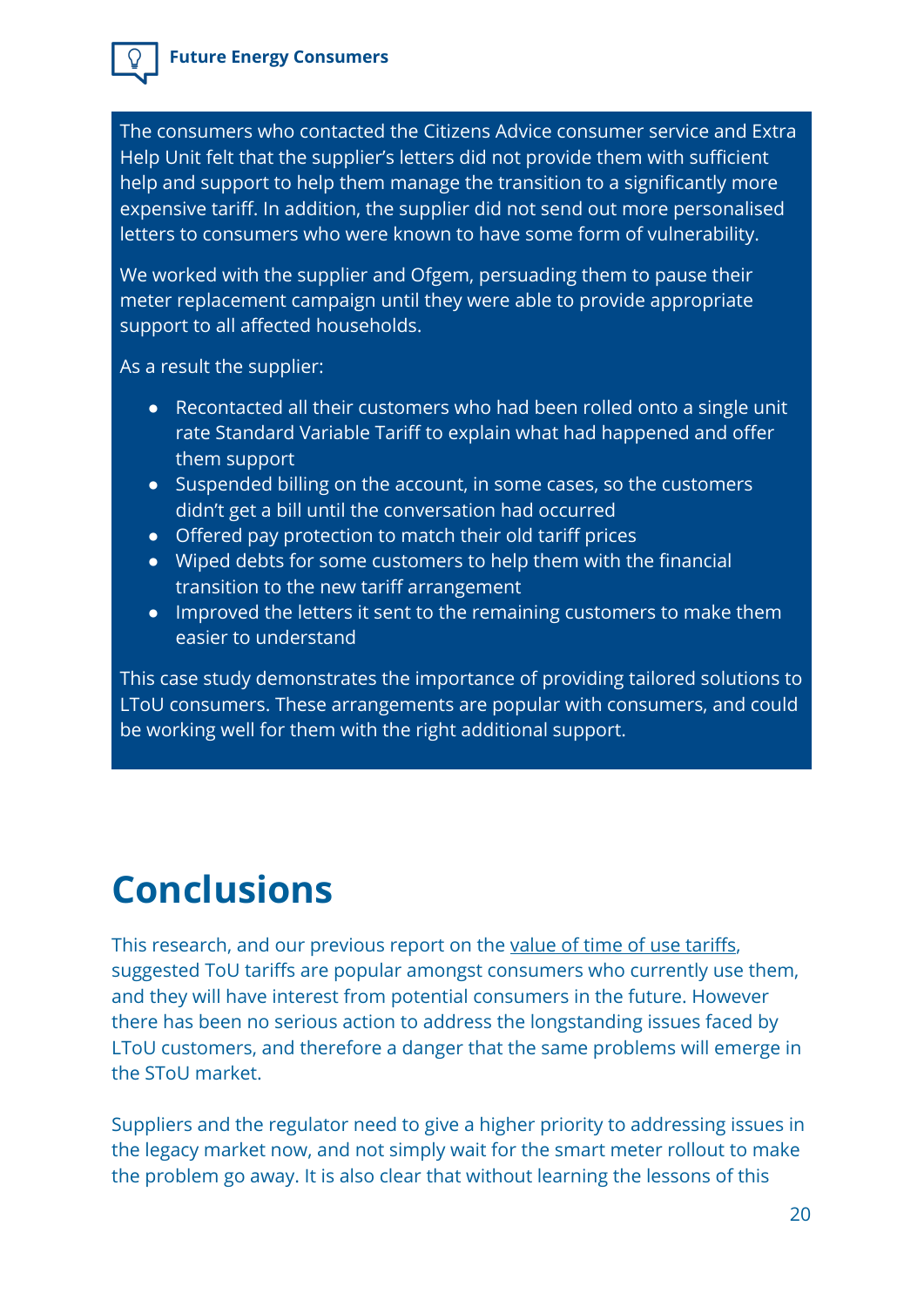

research - particularly around information provision - we may find SToU consumers experiencing problems that feel frustratingly familiar, especially if it is not easy to automate behaviour through smart appliances.

This in turn could mean the potential benefits to the electricity system as a whole may also not be realised.